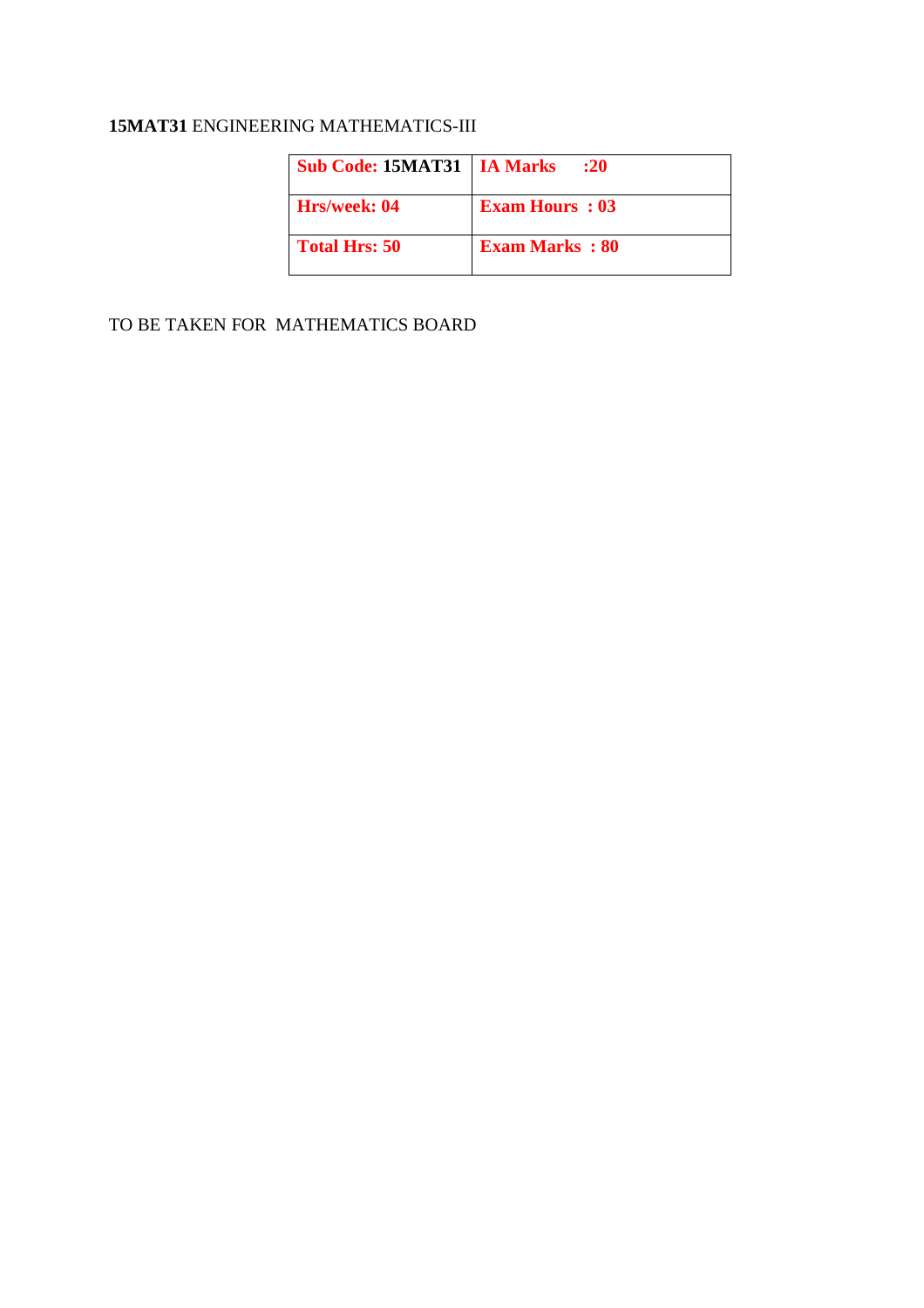#### **15MN32 MINING ELECTRICAL ENGINEERING**

**Objectives:** Learn the Importance of Electrical and Electrical Usage in Mining Industry and their Applications for Various Mining Machineries used.

| Sub Code: 15MN32 | :20<br><b>IA Marks</b> |
|------------------|------------------------|
| Hrs/week: 04     | <b>Exam Hours: 03</b>  |
| Total Hrs: 50    | <b>Exam Marks: 80</b>  |
| $Credit = 04$    |                        |

#### **MODULE-1: Introduction**

**Introduction:** Scope and importance of electrical engineering in Mining, Qualification, roles and responsibilities of electrical inspectors, Indian Electricity rules applicable to Mining.

**Introduction to Electrical Drives and its Application in Mining**: Electrical Drives, Advantages, parts, Choice of Electrical Drives, status of AC and DC Drives, precautions in coal mines, methods of neutral grounding, types of electric drives for control of winders, shearers and conveyors, electric drives for mine hoists. **10 Hours**

#### **MODULE-2: DC Machines**

**DC Machines**: Types and characteristics of DC Motors, voltage and torque equation of dc motors, regulation, speed control of shunt motors – Armature, Flux and Voltage control, problems on shunt motors. Electric braking of shunt motors – Dynamic, plugging and regenerative, Characteristics of dc shunt generator. **10 Hours**

#### **MODULE-3: AC Machines**

**AC Machines**: Types and working principle of 3 phase Induction motors, working principle of synchronous motor, problems on synchronous motors, speed control of induction motors, plugging of an induction motor, working principle of an alternator. **10 Hours** 

#### **MODULE-4: Protective Devices & Power Distribution in Mines**

**Protective Devices**: Fuses - Types, Air break switches, Air circuit breakers, Oil Circuit breakers, principle of underground signaling in mines, types of motor enclosures in mines

**Power Distribution in Mines**: Single line diagram of power distribution on surface and in underground mines, Cables – Various types for surface and underground mines, Flameproof apparatus, Intrinsically safe apparatus, Standard voltage levels for mining as per IER 1956. **10 Hours**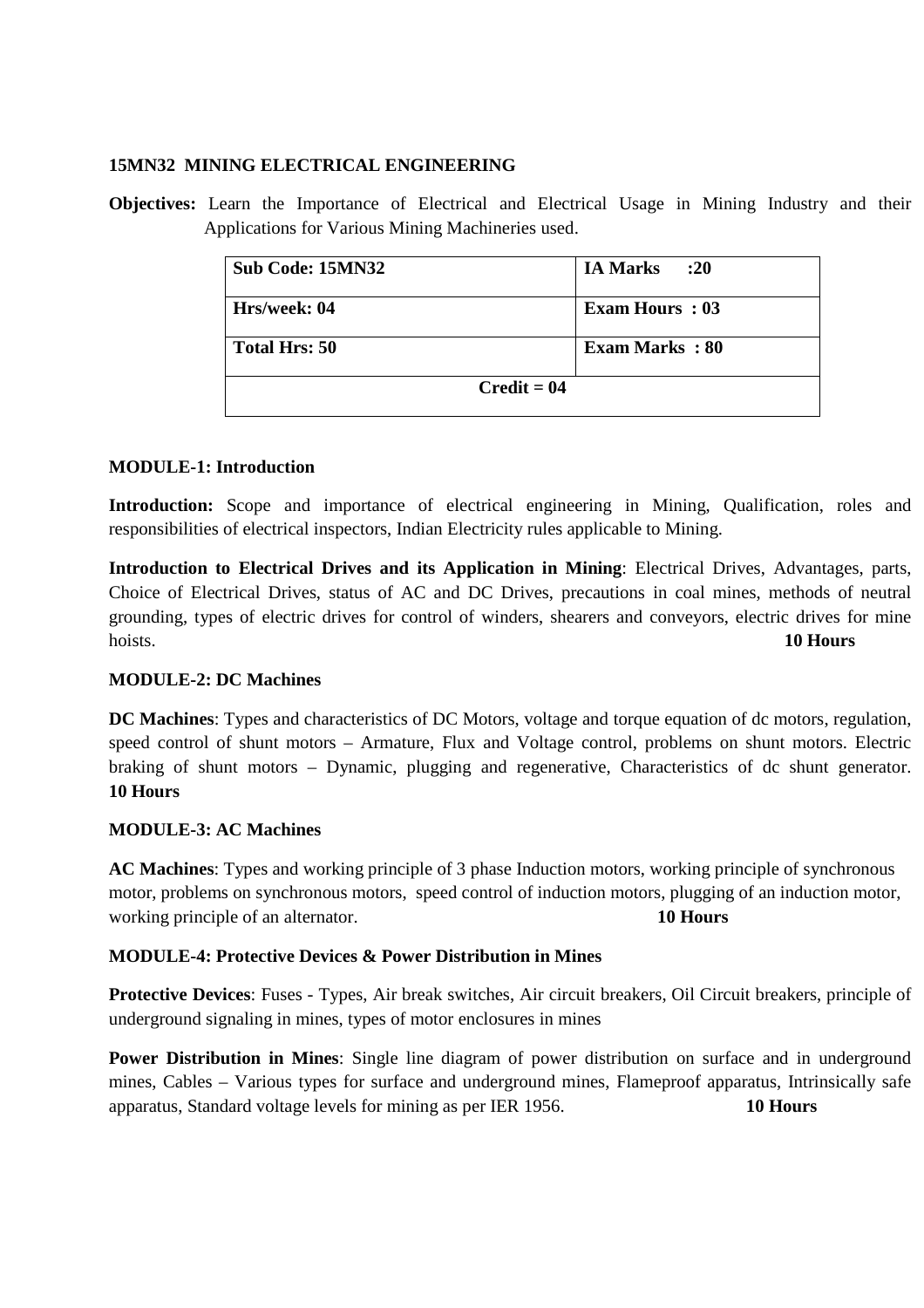#### **MODULE-5: Mine Illumination**

**Mine Illumination**: Definition, laws of illumination, types of lighting sources, comparison of conventional and solid state lighting, general lighting in underground and surface mines, standards of mine lighting, LED lighting – working, types used in underground and surface mines. **10 Hours**

## **TEXT BOOK**:

- 1. **"Fundamentals of Electrical Drives**." G.K. Dubey, Narosa Publishing House, 1995 (Module-1)
- 2. **" Electrical Technology,"** B.L. Theraja, A.K. Theraja, Volume II AC and DC Machines, S.Chand & Company, 1999 (Module-2&3)
- 3. **" Electrical Power,"** J.B. Gupta, S.K. Kataria & Sons, 1992 (Module-4&5)

- 1. **" Universal Mining School Reports",** Cardiff, Mining publishing London, 1st Ed., 1997
- 2. **" The Indian Electricity Rules 1956",** Chapter X (Module-1)
- 3. **" A Study of Indian Electricity rules, 1956,"** L.C. Kaku, Lovely Prakashan, 2007
- 4. **" Electric Drives",** N.K. De, P.K. Sen, Prentice Hall of India, 2001
- 5. **" The Lighting of underground Mines",** Donald A Trotter, Transtech Publications, 1982
- 6. **"Electric Motors: Applications & Controls"** by M.V.Deshpande.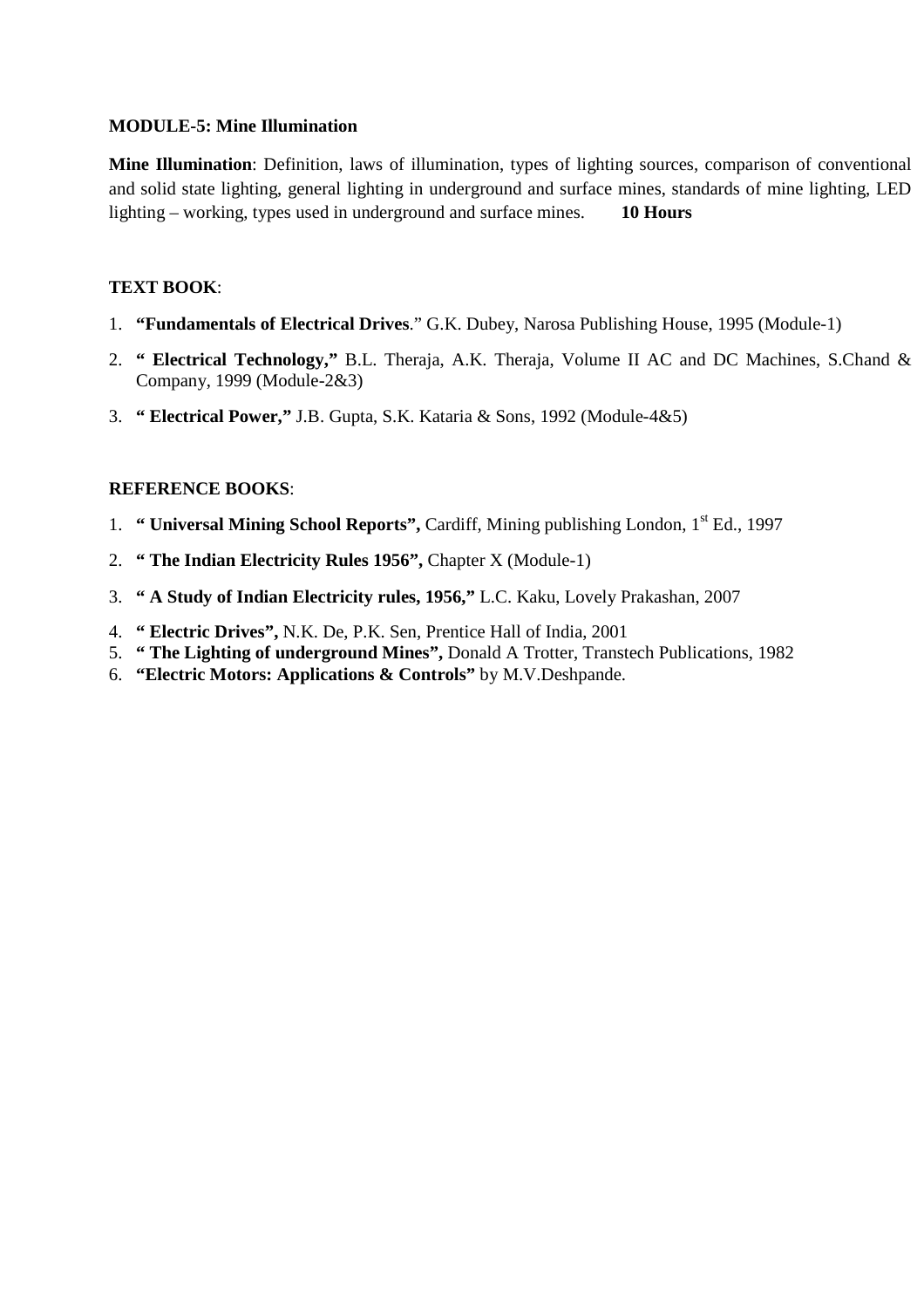## **15MN33 Mining Geology-I**

**Objective:** Learn about Importance of Mining Geology, Types of Rocks, Structures, Geological Disturbances in Rocks and their Effects on rock Structures.

|                  | Sub Code : 15MN33 | <b>IA Marks</b>        | : 20 |
|------------------|-------------------|------------------------|------|
| Hrs/week : 04    |                   | <b>Exam Hours</b> : 03 |      |
| <b>Total Hrs</b> | $\therefore$ 50   | <b>Exam Marks</b>      | :80  |
| $Credit = 04$    |                   |                        |      |

## **MODULE-I: Physical Geology**

Geology and its role in Mining, Earth as a planet- internal structure and composition of the earth. Geological work of Wind, Rivers, Lakes, Glaciers, Seas, Oceans and ground water, influences of these process on Mining Engineering Sectors. Earthquakes and seismic hazards and their relation with volcanoes. Engineering protection against earthquakes. **10 Hours.**

# **MODULE-2: Mineralogy & Petrology**

**Mineralogy** : Definitions, Physical properties of minerals, chemical composition, occurrence and uses of Quartz and its varieties, Felspar, Carbonates Mica, Garnet, Olivine, Pyroxenes and Amphiboles.

**Petrology**: Broad classification of rocks into Igneous, Sedimentary and Metamorphic rocks with examples. Structures, classification of Igneous rocks, classification of sedimentary rocks depending upon the grain size, Metamorphic agents and kinds. **10 Hours** 

#### **MODULE-3: Texture, Structure and Mineralogy of Rocks**

**Igneous Rocks**: Granite, Diorite, Gabbro, Dunite, Pegmatite, Porphyries, Dolerite, Basalt, Rhyolite & Obsidian

**Sedimentary Rocks:** Conglomerate, Breccia, Sandstone, Limestone & Shale.

**Metamorphic Rocks:** Gneiss, Schist, Quartzite Marble & Slate. **10 Hours** 

# **MODULE-4: Geological Time Scale & Indian Stratigraphy**

**Geological Time Scale:** Correlation, Catastropism, Geological Clock, Law of order of superposition, Uniformitarianism, fossil and their uses.

**Indian Stratigraphy:** Physio-geographic divisions of India with special reference to Dharwar, Cuddapah, vindhyans, gondwanas and tertiary system with their economic importances. **10 Hours.** 

#### **MODULE-5: Structural Geology**

**Structural Geology:** Primary & Secondary Structure, Dip& strike, True Dip& Apparent Dip, Compass clinometers.

Structural features of rocks, interpretation of topographic maps. Classification of folds, faults, joints and unconformities, their recognition in the field and importance in mining operations. **10 Hours**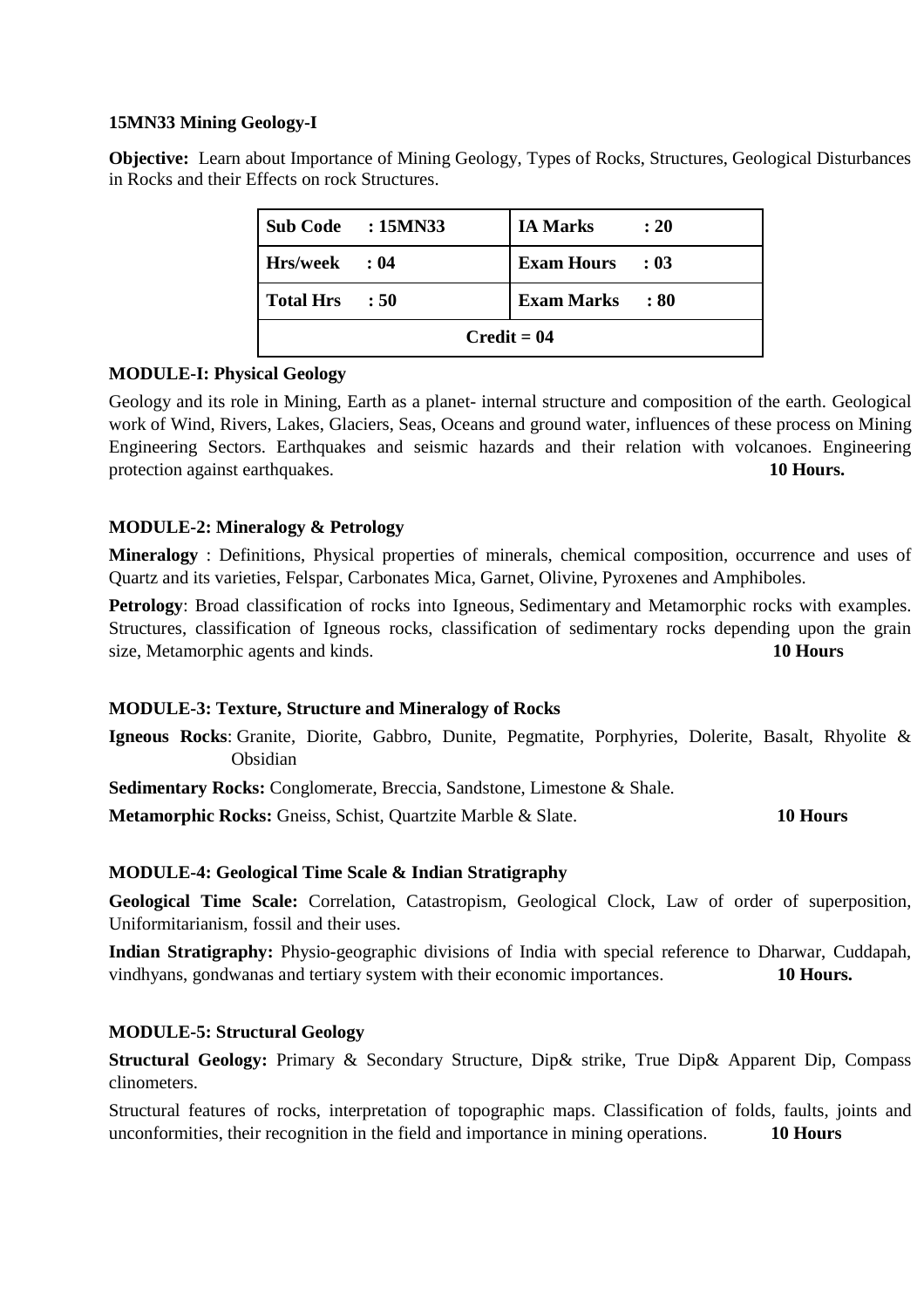# **TEXT BOOKS:**

- 1. "Engineering and General Geology," Parbin Singh. Katson publisher, Ludhiana, 1<sup>st</sup> Ed. 2002.
- 2. **"A Text Book of Geology,"** P.K.Mukerjee. The World Press Pvt. Ltd., Calcutta.2000 (MODULE-I-V)

- 1. **"Principles of Petrology"** G.W.Tyrill, B.I. Publications Pvt. Ltd., New Delhi.1999.
- 2. **"Geology of India,"** Wadia, D.N., Tata Mc. Graw Hill Publilshing co. Ltd., 2000
- 3. "**Structural Geology,"** Marland & Billings, Prentice Hall of India Pvt. Ltd., New Delhi.2000.
- 4. **"Geology of the Himalayas"**, E.T Attikinson, Cosmo Publications, New Delhi, India, 1980.
- 5. **"Principles of Engineering Geology"** by K.M Bangar, Standard Publishers, Delhi, 1995.
- 6. **"Physical & Engineering Geology"** by S.K.Garg.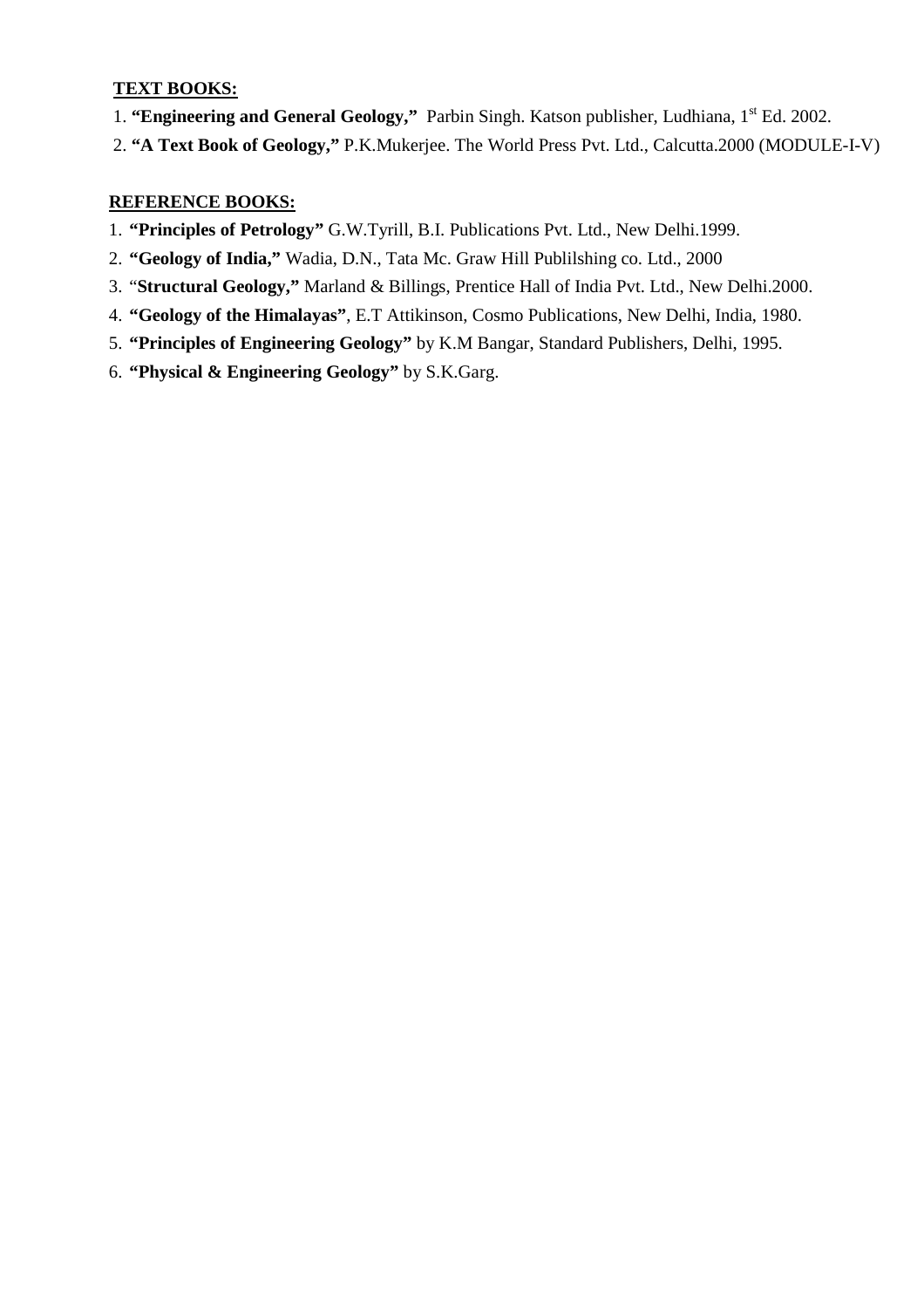#### **15ME34 Mechanics of Materials**

| <b>Subject Code: 15MN34</b> | IA Marks: 20         |  |
|-----------------------------|----------------------|--|
| <b>Hrs/week</b><br>: 04     | <b>Exam Hours:03</b> |  |
| <b>Total Hrs</b><br>: 50    | <b>Exam Marks:80</b> |  |
|                             | $Credit = 04$        |  |

## **MODULE-I:**

**Stress and Strain:** Definition of Stress, Strain and Stress-strain relations, Mechanical behaviour of materials, Linear elasticity, Young's modulus of elasticity and Poisson's ratio, Stress-Strain curves in tension for Mild steel, Cast iron and non-ferrous metals.

Bars of uniform cross section, varying cross section and discontinuous/stepped cross section, Extension / Shortening under point (axial) load, body force (self weight), temperature change, Compound bars, Composite Sections, Numerical examples. **10 Hours** 

## **MODULE-2:**

**Compound Stress:** Uniaxial, Biaxial, General 2D stress state, Definition of Plane stress and Plane strain states, Stresses on inclined sections, Principal stresses, Principal planes, Principal axes, Maximum shear stress, Mohr's circle, Numerical examples.

Expression for Volumetric strain, Elastic constants, Numerical examples

**Cylinders:** Determination of deformations, strains and stresses in thin cylinders subjected to internal pressure, Numerical examples. **10 Hours** 

# **MODULE-3:**

**Bending Moment and Shear Force diagrams:** Types of beams, loads and reactions, Definition of shear force and bending moment, sign conventions, Relationship between shear force, bending moment and rate of loading, Shear force and bending moment diagrams for different beams, Numerical examples involving beams subjected to concentrated loads, uniformly distributed load (UDL), uniformly varying load (UVL) and couple. **10 Hours** 

#### **MODULE-4:**

**Stresses in Beams:** Euler-Bernoulli beam theory, Relationship between bending moment, bending stress, and radius of curvature. Transverse Shear stresses, shear stress across rectangular, circular, symmetrical I- and Tsections only, Numerical examples.

**Deflection of Beams** : Governing differential equation and its solution, Double integration method for cantilever and simply supported beams for point load, UDL, UVL and Couple, Macaulay's method, Numerical examples. **10 Hours**

#### **MODULE-5:**

**Torsion of shafts with circular cross section**: Derivation of governing equation, Torsional rigidity, Torsional strength, Power transmitted by solid and hollow shafts, Numerical examples

**Elastic stability of Columns:** Euler's theory for axially loaded elastic long columns, Derivation of Euler's load for various end conditions, limitations of Euler's theory, Rankine's formula, Numerical examples. **10 Hours**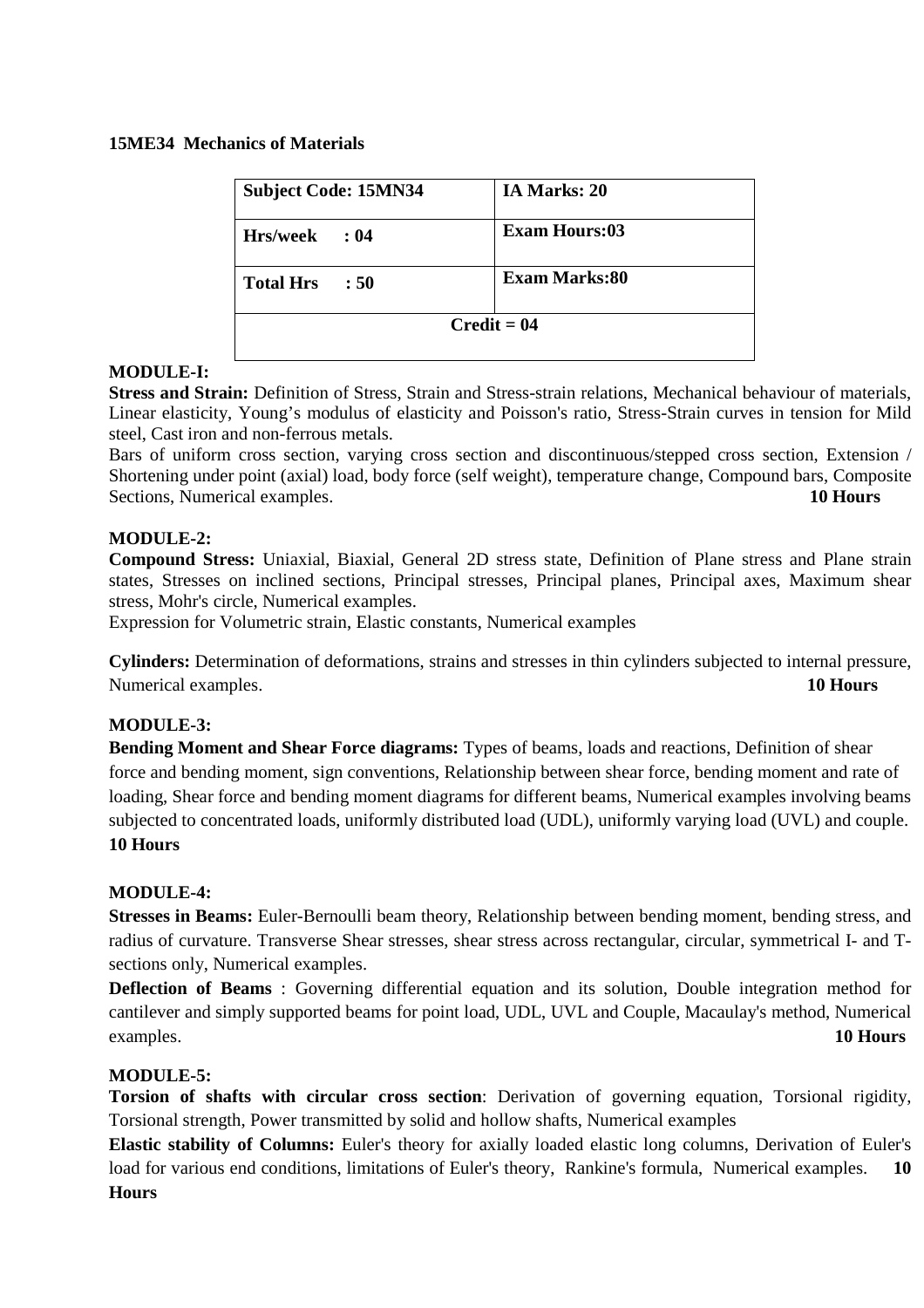## **TEXT BOOKS:**

- 1. Mechanics of Materials, in SI Units, Ferdinand Beer and Russell Johston, 5th Ed., TATA McGraw Hill-2003.
- 2. Mechanics of Materials, R. C. Hibbeler, Prentice Hall. Pearson Edu., 2005
- 3. Mechanics of Materials, James M. Gere, Thomson, Fifth Edition, 2004.

- 1. Mechanics of Materials ,K.V. Rao, G.C.Raju, First edition 2007
- 2. Mechanics of Materials by J.B.K Das.
- 3. Strength of Materials, Bhavikatti, Vikas publications.2nd Edition, 1998.
- 4. Strength of Materials, S.S.Rattan, Tata McGraw Hill 2009
- 5. Engineering Mechanics of Solids, Egor.P.Popov,Pearson Edu.India.2nd Edition 2007.
- 6. Strength of Materials by Vazirani V.N & Ratwani, Vol-II, Kanna Publishers, 1996.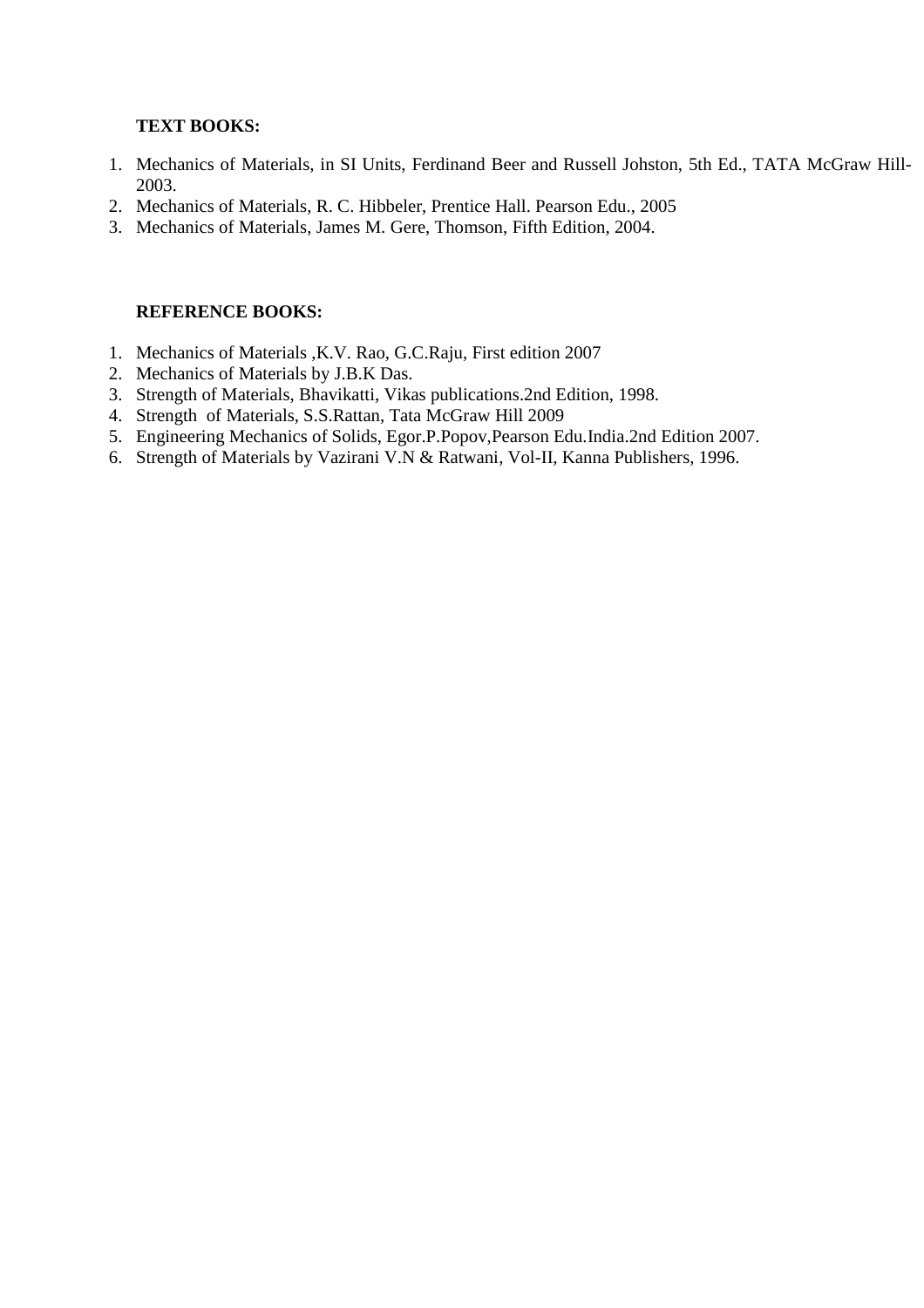#### **15MN35 ELEMENTS OF MINING ENGINEERING**

**Objectives:** Learn the Basics of Mining, Importance of Underground and Surface Mining, Method of Opening a Deposit with various Means of Entry, Special and various Conditions to be overcome in Shaft Sinking and their Accessories.

|                  | Sub Code : 15MN35 | <b>IA Marks</b>   | : 20 |
|------------------|-------------------|-------------------|------|
| Hrs/week : 03    |                   | <b>Exam Hours</b> | : 03 |
| <b>Total Hrs</b> | : 50              | <b>Exam Marks</b> | : 80 |
| $Credit = 04$    |                   |                   |      |

## **MODULE-I: Introduction to mining engineering and Opening up of deposits**

**Introduction to mining engineering:** Significance to mining industry in national economy and infrastructure building, basic mining terminologies, geo-technical investigations, classification of mining methods, selection criteria for underground or opencast mining methods.

**Opening up of deposits:** Types, size and location of entries into underground coal and other minerals.

 **10 Hours** 

## **MODULE-2: Shaft sinking operation, Special and mechanized methods of shaft sinking**

**Shaft sinking operation:** Preliminary geo-technical investigations for a shaft sinking, surface arrangements for sinking shafts and equipment. unit-operations of drilling, blasting, mucking; Temporary and permanent lining. Construction of insets and shaft stations.

**Special and mechanized methods of shaft sinking:** Methods of sinking shaft in water-logged, pressurized strata in loose and running soils. Mechanized sinking, shaft borers, drop raise method. Need for widening and deepening of operating shafts. Different methods for widening and deepening shafts- cycles of operation, equipment and manpower needed. **10 Hours** 

# **MODULE-3: Development of workings**

**Development of workings:** Drivage of cross cuts, drifts, inclines and raises by conventional and mechanized methods. Arrangements for ventilation, supports, lighting, transportation and drainage; Drilling patterns for underground coal mines and hard rock mines. **10 Hours** 

#### **MODULE-4: Mine supports**

**Mine supports**: Types of support: timber, prop, chock/cog, cross bar, concrete, steel and hydraulic supports. Yielding and rigid supports. Fore poling, roof stitching, roof bolting, applicability, advantages and limitations of various supports. **10 Hours** 

#### **MODULE-5: Tunneling methods**

**Conventional method**: drilling and blasting method, types of drill patterns, blasting and transportation of muck.

**Mechanized method**: construction and working principle of tunnel boring machine, applicability, advantages and limitations of tunnel boring machine.

**Shield tunneling method:** construction and working principle, applicability, advantages and limitations. **10 Hours**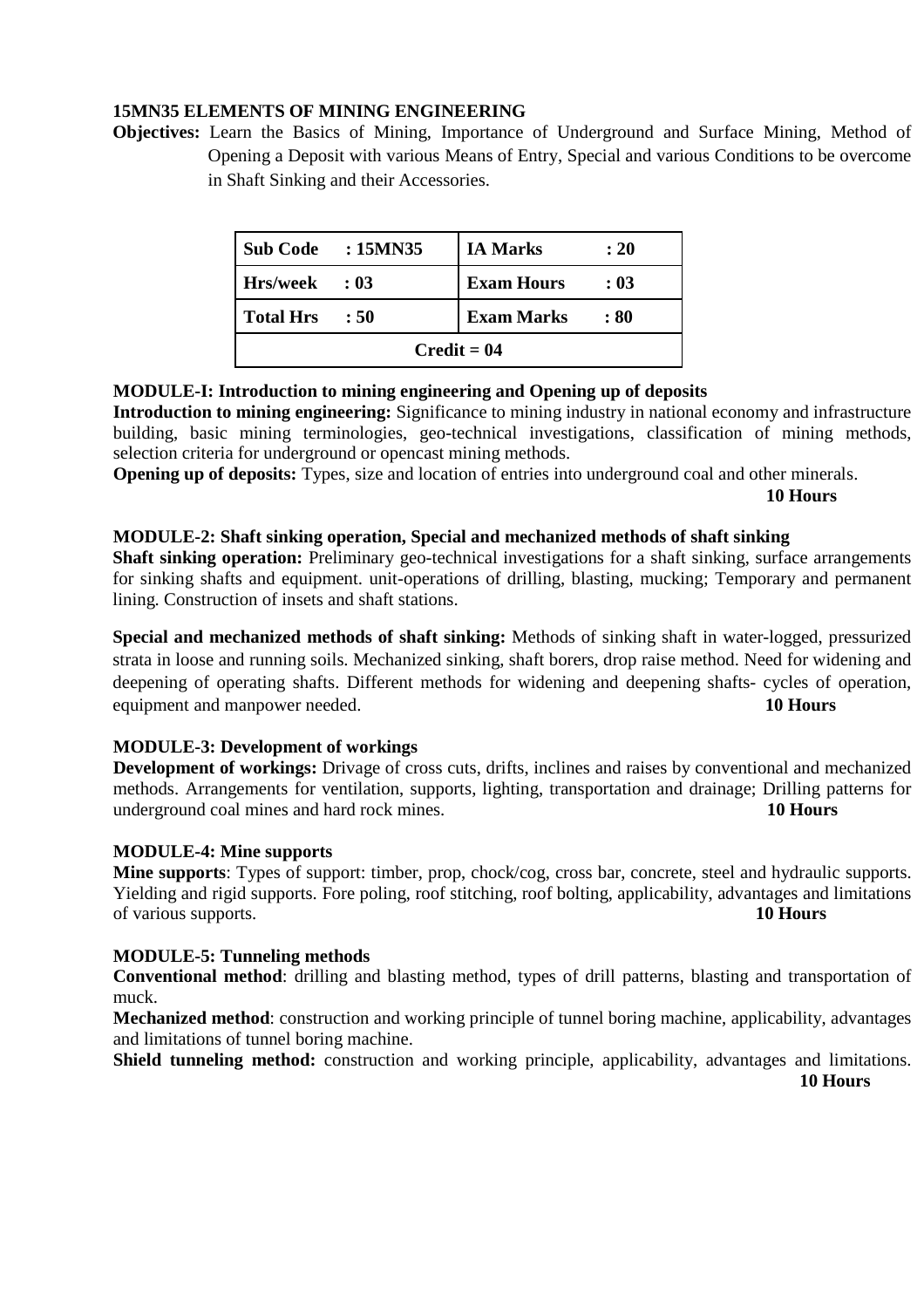#### **TEXT BOOKS:**

- **1. "Elements of Mining Technology,** vol. I, "D.J.Deshmukh, Vidyasewa, Prakashan, Nagpur.7th Ed.1996.
- **2. "Introductory Mining Engineering"** by Hartman H.L., John Wiley Sons. 1st Ed. 2004.
- **3. Tunnel Engineering Book**

- **1. "Underground mining methods handbook,"** W.A.Hustrulid, Published by S.M.E. of the American institute of mining metallurgical and petroleum Engineers inc., New York, 1982.
- **2. "Universal mining school volumes"** Cardiff Gt.Britain, 1931.
- **3. Winning and working** by B.Ghosh.
- **4. Advances in Drilling & Blasting** by V.R.Sastry.
- **5. Drilling & Blasting** by Carlos Lopez Jimeno.
- **6. Workshop on New Development in Mining Machinery.**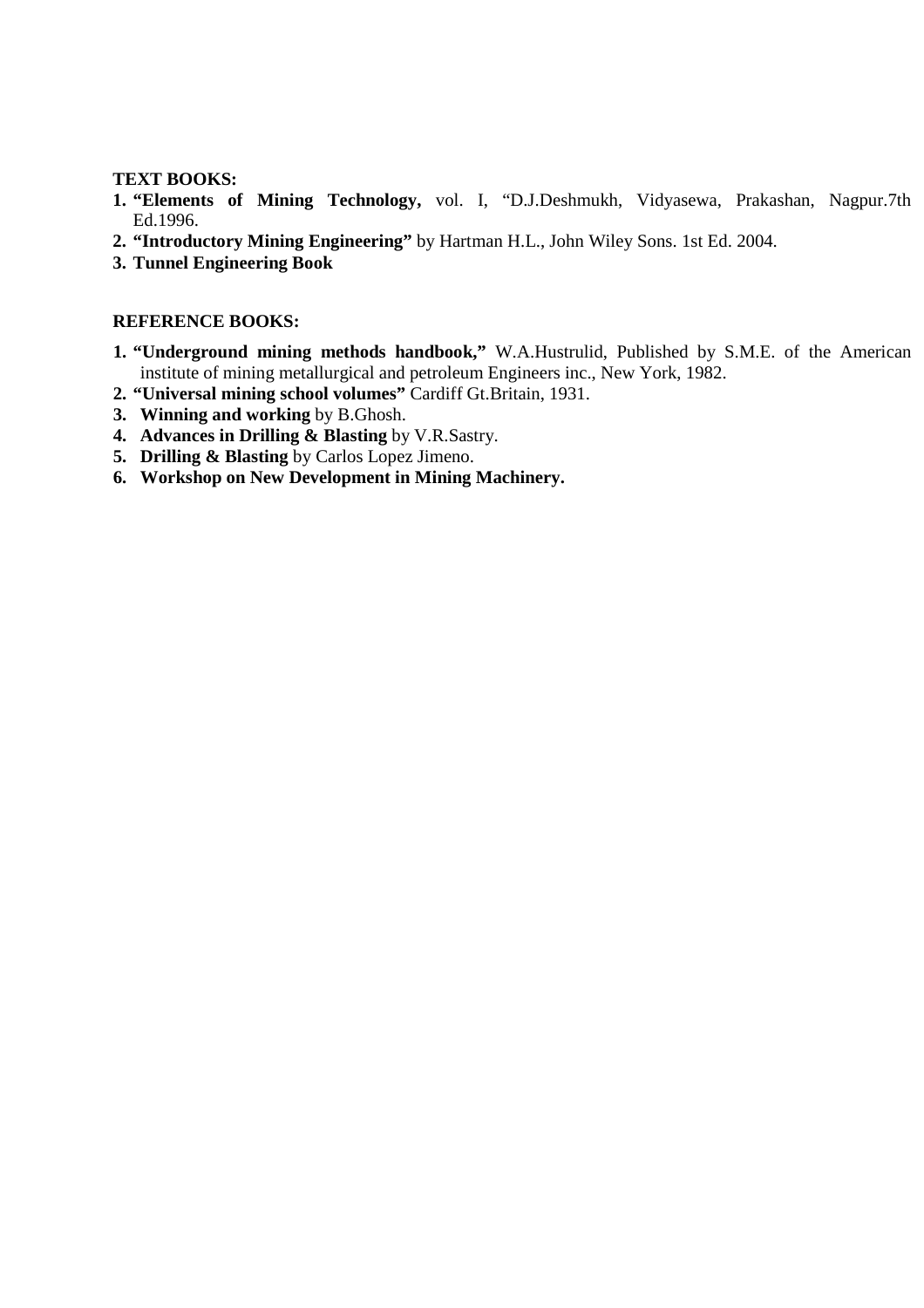# **15MN36 COMPUTER AIDED MACHINE DRAWING\* \* NOTE: To be checked with the Mechanical syllabus**

| Sub Code: 15MN36 | <b>IA Marks</b><br>$\therefore$ 20 |  |
|------------------|------------------------------------|--|
| Hrs/week: 04     | <b>Exam Hours</b> : 03             |  |
| Total Hrs.: 50   | <b>Exam Marks: 80</b>              |  |
| $Credit = 04$    |                                    |  |

#### **MODULE-I:**

**Introduction:** Review of graphic interface of the software. Review of basic sketching commands and navigational commands. Starting a new drawing sheet. Sheet sizes. Naming a drawing. Drawing units, grid and snap.

**Section of Solids:** Section of Pyramids, Prisms resting only on their bases (No Problems on axis inclinations, spheres and hollow solids), True shape of sections.

**Orthographic views:** Conversion of pictorial views into orthographic projections of simple machine parts with section. (Bureau of Indian Standards convention to be followed for the drawings) Hidden line conventions. Precedence of lines. **10 Hours**

# **MODULE-2:**

**Thread forms:** Thread terminology, sectional views of threads. ISO Metric (Internal & External) BSW (Internal & External) square and Acme. Sellers thread, American Standard thread. Etc.

**Fasteners:** Hexagonal headed bolt and nut with washer (assembly), square headed bolt and nut with washer (assembly) simple assembly using stud bolts with nut and lock nut. Flanged nut, slotted nut, taper and split pin for locking, counter sunk head screw, grub screw, Allen screw. **10 Hours** 

# **MODULE-3:**

**Keys & Joints:** Parallel, Taper, Feather key, Gibhead key, Woodruff key

**Riveted Joints:** single and double riveted lap joint, butt joint (Chain and Zigzag. using snap head rivet) cotter joints, knuckle joint (pin joint) for two rods. **10 Hours**

# **MODULE-4:**

**Couplings:** Protected type flange coupling, pin type flexible coupling, and universal coupling, Oldham's coupling, Muff coupling. Etc**. 10 Hours** 

#### **MODULE-5:**

#### **Assembly Drawings**

Drawing formats, title block, revision block, tolerance block, release block, BOM (Bill of Materials) drawing details, and drawing notes.

- 1. Screw jack (Bottle type) 2. Tailstock of lathe
- 3. I.C. Engine connecting rod 4. Machine vice
- -
- 5. Plummer block (Pedestal Bearing) **10 Hours**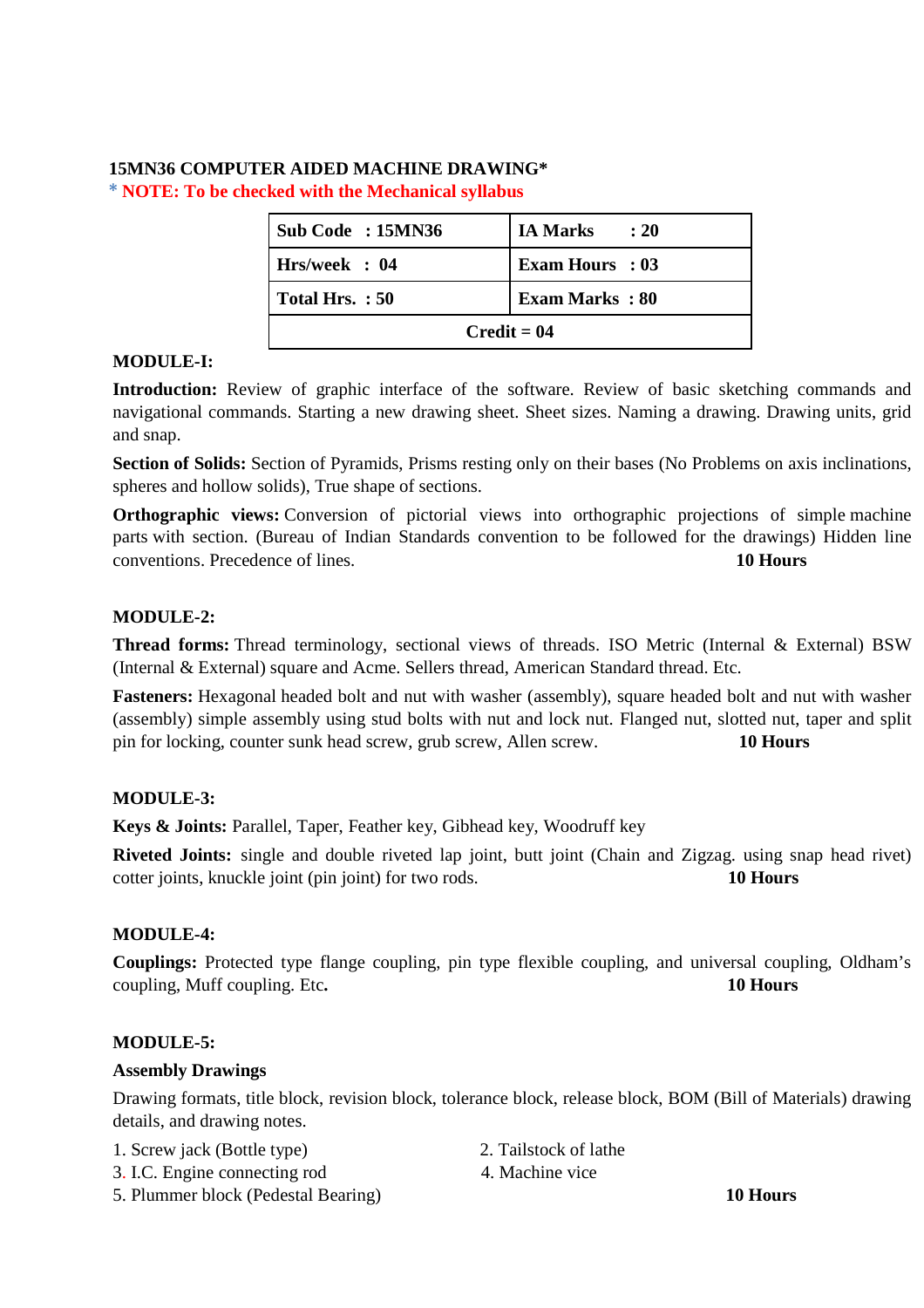## **Text books:**

- 1. **"A Primer on Computer Aided Machine Drawing-2007",** Published by VTU, Belgaum.
- 2. **"Machine Drawing"** by Sri N.D.Bhat & V.M.Panchal.

## **Reference Book:**

- 1. **"A Text Book of Computer Aided Machine Drawing",** S. Trymbaka Murthy, CBS Publishers, New Delhi, 2007.
- 2. **"Machine Drawing with Auto CAD"** Goutam Pohit & Goutham Ghosh, 1<sup>st</sup> Indian print Pearson Education, 2005.
- 3. **"Auto CAD 2006, for engineers and designers"** Sham Tickoo. Dream tech 2005.
- 4. **"Machine Drawing",** by R.K.Swamy.
- 5. **"A Text Book of Computer Aided Machine Drawing",** by K.R.GopalKrishna.
- 6. **"Machine Drawing",** by K.L.Narayana.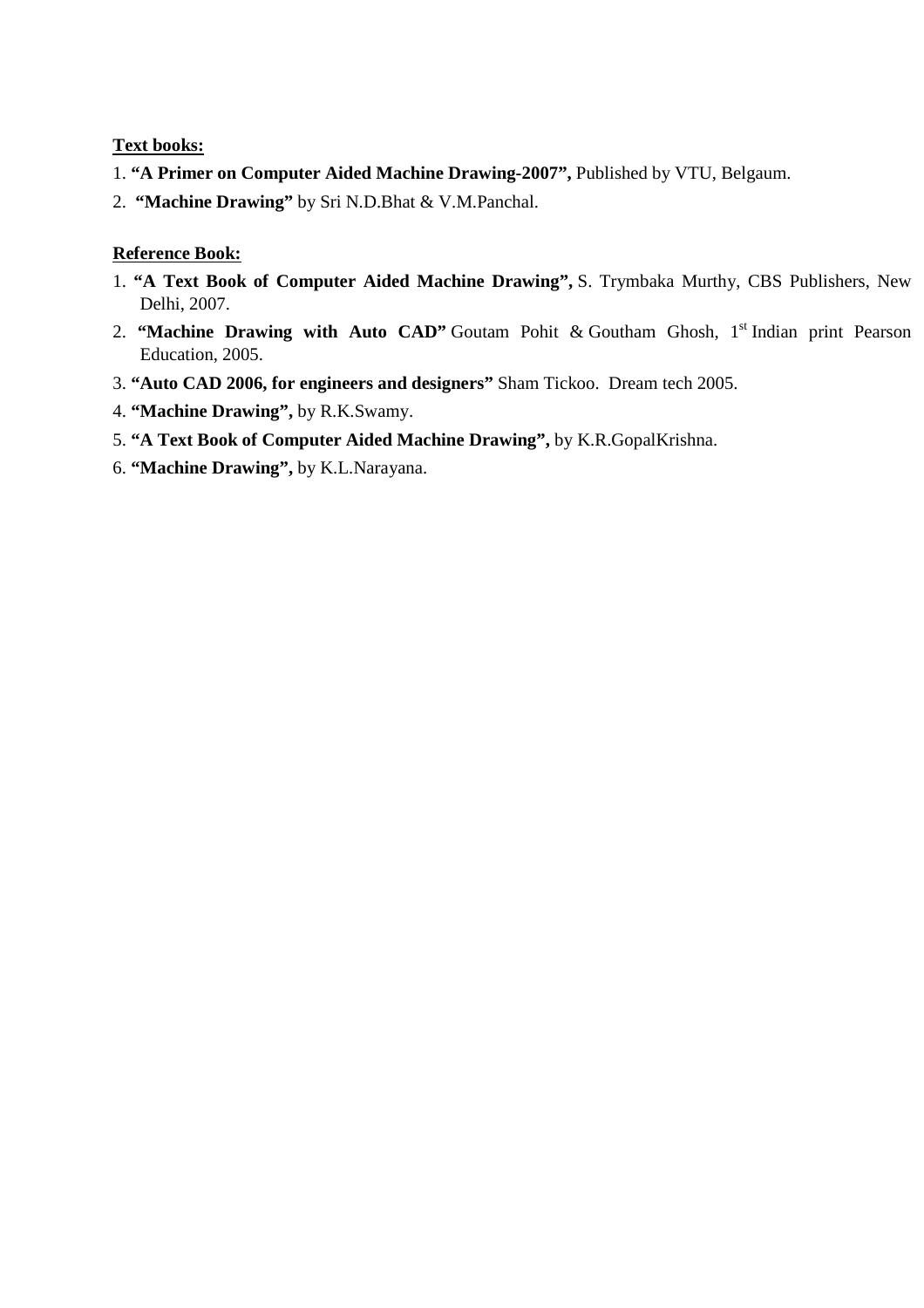## **15MNL37 MINING GEOLOGY LABORATORY – I**

**Objective:** Learn about Importance of Mining Geology, Types of Rocks, Structures, Geological Disturbances in Rocks and their Effects on rock Structures in Laboratory.

| Sub Code: 15MNL37                                                       | IA Marks: 20         |
|-------------------------------------------------------------------------|----------------------|
| <b>Labs/Instructions</b><br>Hrs/week: $03(02$ Hrs Lab + 01 Hr Tutorial) | <b>Exam Hours:03</b> |
| <b>Total Number of Lecture Hrs: 48</b>                                  | Exam Marks:80        |
| $C$ redits = 02                                                         |                      |

# **Part - A ( Any one question 35 Marks)**

## **I. Experimental study of Minerals**

Physical properties, chemical composition, mode of occurrence, Distribution, identification and uses with reference to mining importance.

**Experiment No.01:** Quartz, Felspar and Mica Group of Minerals.

**Experiment No. 02:** Calcite, Magnesite, Ferromegnesium Minerals

#### **II. Experimental study of Rocks**

Physical Properties, Mineral composition, Texture, Petrogenesis, Engineering properties, distribution and uses.

**Experiment No. 03**: Igneous Rocks.

**Experiment No. 04:** Sedimentary Rocks.

**Experiment No. 05:** Metamorphic Rocks.

#### **Part – B ( Any one question 35 Marks)**

#### **III.Structures Based study of Rocks**

Zenolithic, Vesicular, Amygdaloidal, pegmatitic, Stratification, Graded bedding, Current bedding Ripple Marks, Cataclastic, Maculose, Slaty, Schistose, Gneissose, Granulose & Hornfelsic Structures. **Experiment No. 06:** Igneous, Sedimentary & Metamorphic Rocks.

#### **IV. Experimental study of Geological Maps.**

Drawing sections along the profile areas, Interpretations, descriptions on structural features, Order of super position and geological history and concluding the various forms of land mass.

**Experiment No. 07:** Topographic Maps, Geological Maps, Structural geological maps – Dipping strata. **Experiment No. 08:** Structural Geological Maps – Folded strata.

**Experiment No. 09**: Structural Geological Maps –Faulted strata & Unconformities.

**Experiment No. 10:** Tracing of Out Crop Maps.

#### **Part – C : Viva voce 10 Marks**